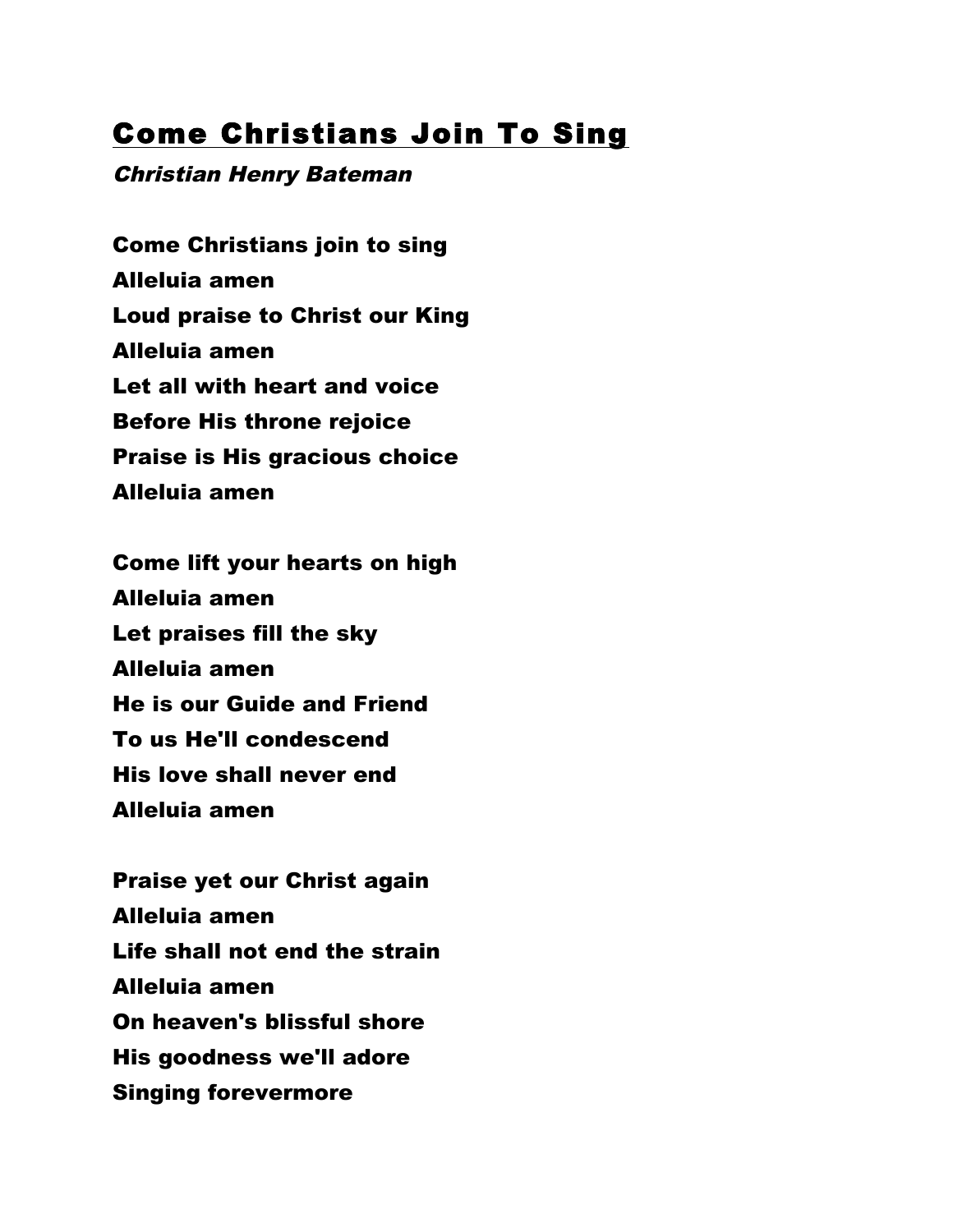Alleluia amen

© Words: Public Domain Music: Public Domain CCLI License # 832734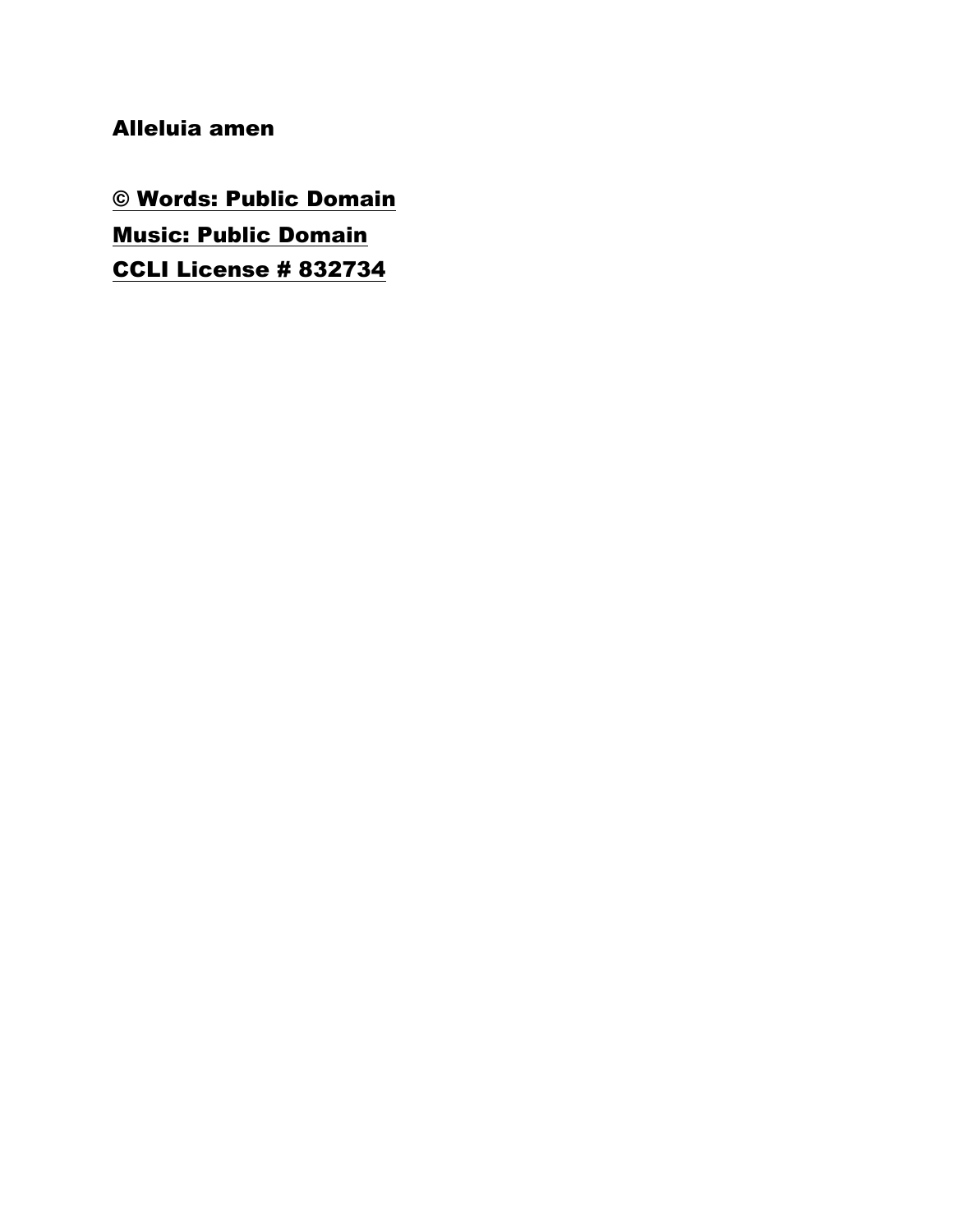## You Deserve The Glory

#### Eva-Lena Hellmark

You deserve the glory and the honour Lord we lift our hands in worship As we lift Your holy name You deserve the glory and the honour Lord we lift our hands in worship As we lift Your holy name

For You are great You do miracles so great There is no one else like You There is no one else like You

You deserve the glory and the honour Lord we lift our hands in worship As we lift Your holy name You deserve the glory and the honour Lord we lift our hands in worship As we lift Your holy name

For You are great You do miracles so great There is no one else like You There is no one else like You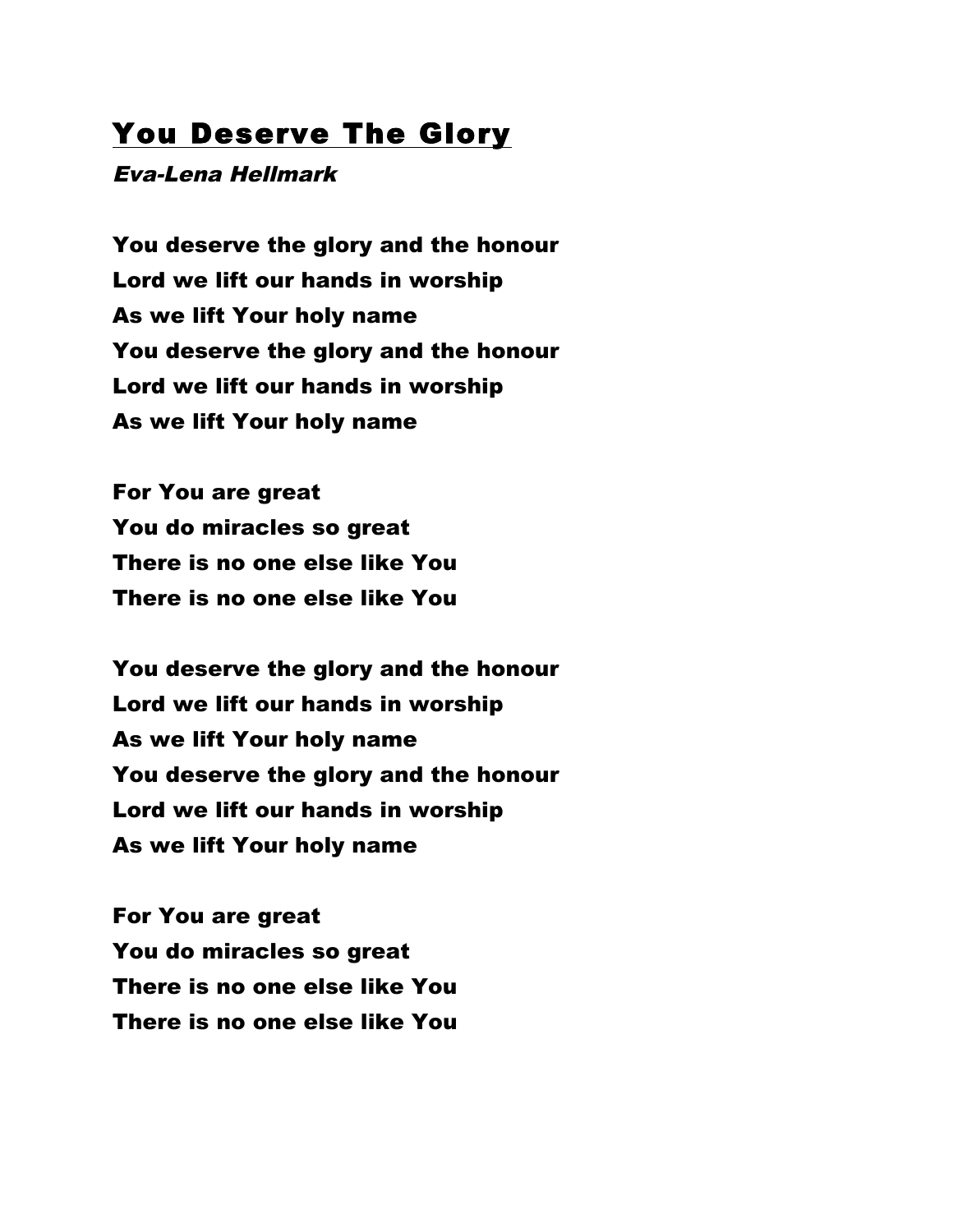## © 1992 Hellmark, Eva-Lena (Admin. by Music Services, Inc.) CCLI License # 832734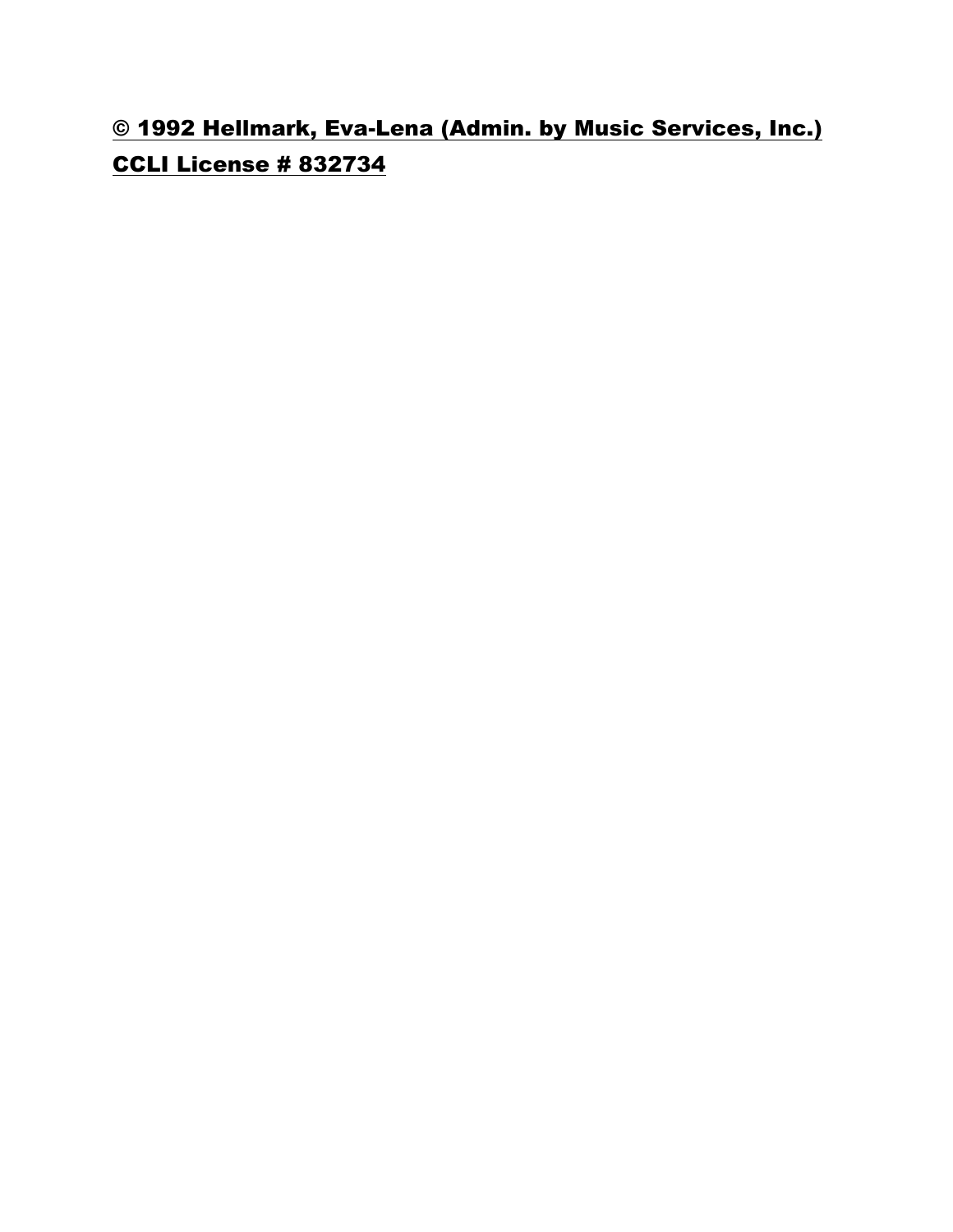### How Deep The Father's Love For Us

#### Stuart Townend

How deep the Father's love for us How vast beyond all measure That He should give His only Son To make a wretch His treasure How great the pain of searing loss The Father turns His face away As wounds which mar the Chosen One Bring many sons to glory

Behold the Man upon a cross My sin upon His shoulders Ashamed I hear my mocking voice Call out among the scoffers It was my sin that held Him there Until it was accomplished His dying breath has brought me life I know that it is finished

I will not boast in anything No gifts no pow'r no wisdom But I will boast in Jesus Christ His death and resurrection Why should I gain from His reward I cannot give an answer But this I know with all my heart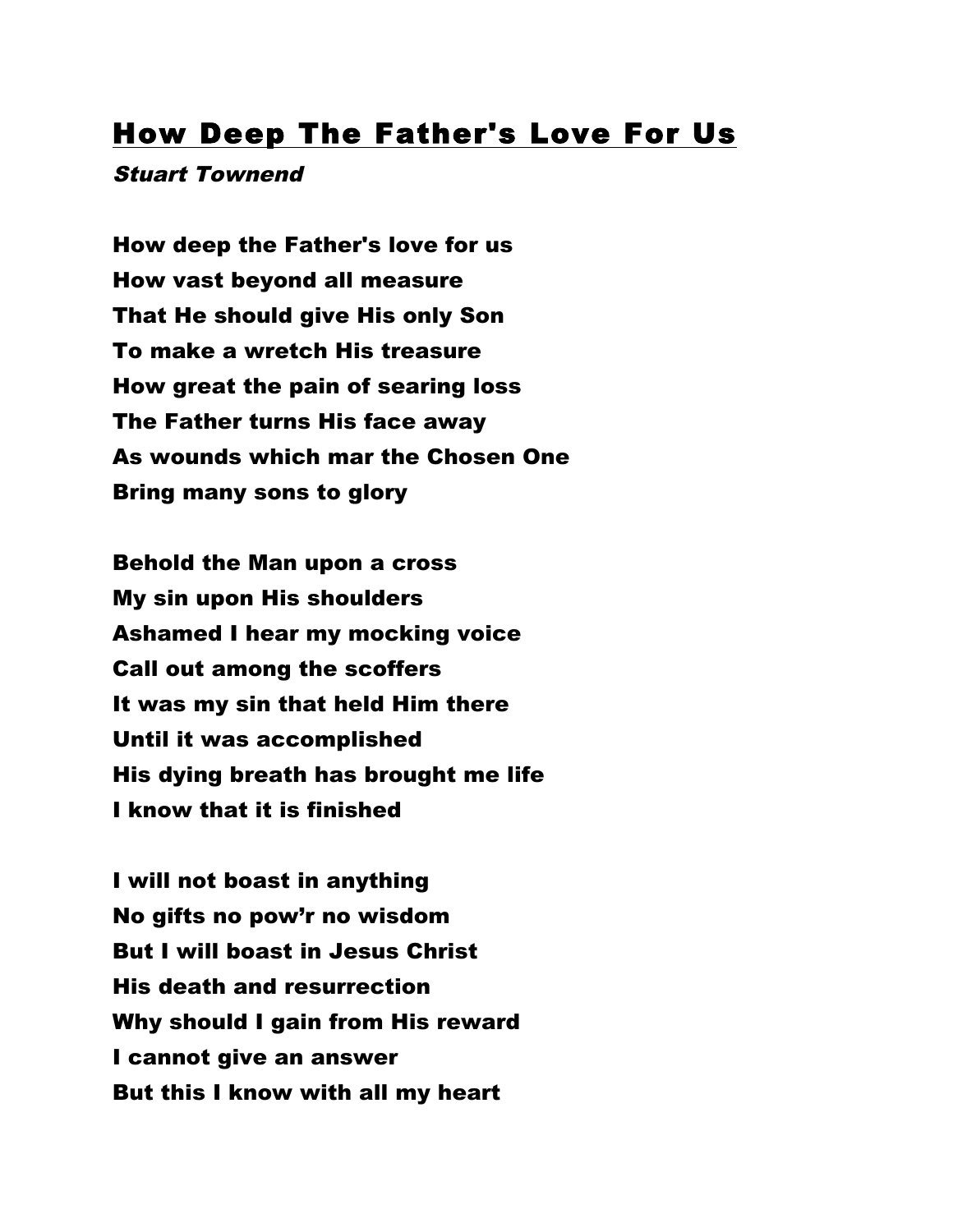His wounds have paid my ransom

## © 1995 Thankyou Music (Admin. by Capitol CMG Publishing) CCLI License # 832734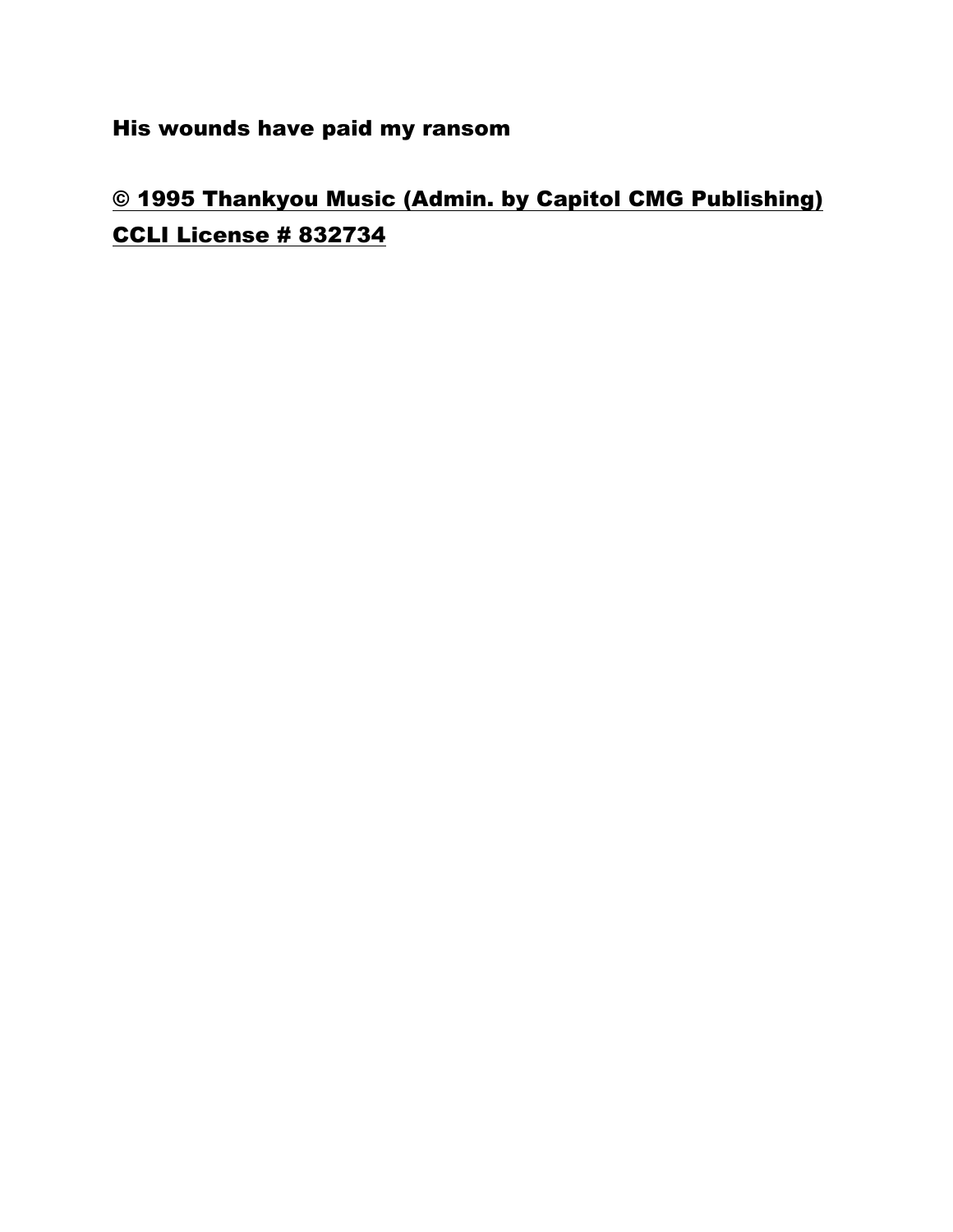# 10,000 Reasons/The Steadfast Love

Jonas Myrin | Matt Redman | Edith McNeill

#### JONATHAN:

Bless the Lord O my soul O my soul Worship His holy name Sing like never before O my soul I'll worship Your holy name

The sun comes up it's a new day dawning It's time to sing Your song again Whatever may pass and whatever lies before me Let me be singing when the evening comes

#### EVERYONE:

Bless the Lord O my soul O my soul Worship His holy name Sing like never before O my soul I'll worship Your holy name

You're rich in love and You're slow to anger Your name is great and Your heart is kind For all Your goodness I will keep on singing Ten thousand reasons for my heart to find

Bless the Lord O my soul O my soul Worship His holy name Sing like never before O my soul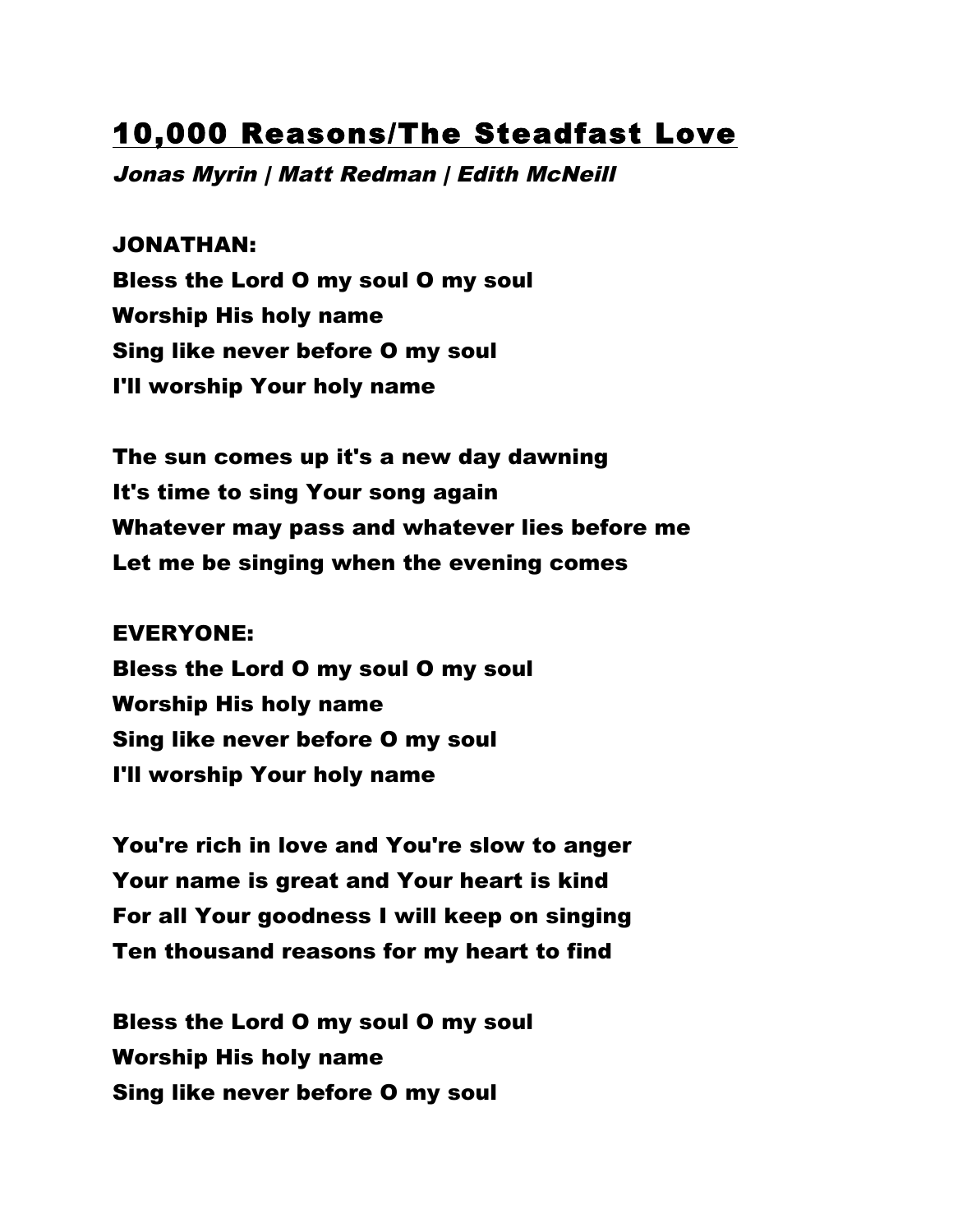#### I'll worship Your holy name

And on that day when my strength is failing The end draws near and my time has come Still my soul will sing Your praise unending Ten thousand years and then forevermore

Bless the Lord O my soul O my soul Worship His holy name Sing like never before O my soul I'll worship Your holy name (Repeat)

Worship Your holy name Lord I'll worship Your holy name

The steadfast love Of the Lord never ceases His mercies never come to an end They are new every morning New every morning Great is Thy faithfulness O Lord Great is Thy faithfulness

© 2011 Atlas Mountain Songs (Admin. by Capitol CMG Publishing) sixsteps Music (Admin. by Capitol CMG Publishing) Thankyou Music (Admin. by Capitol CMG Publishing)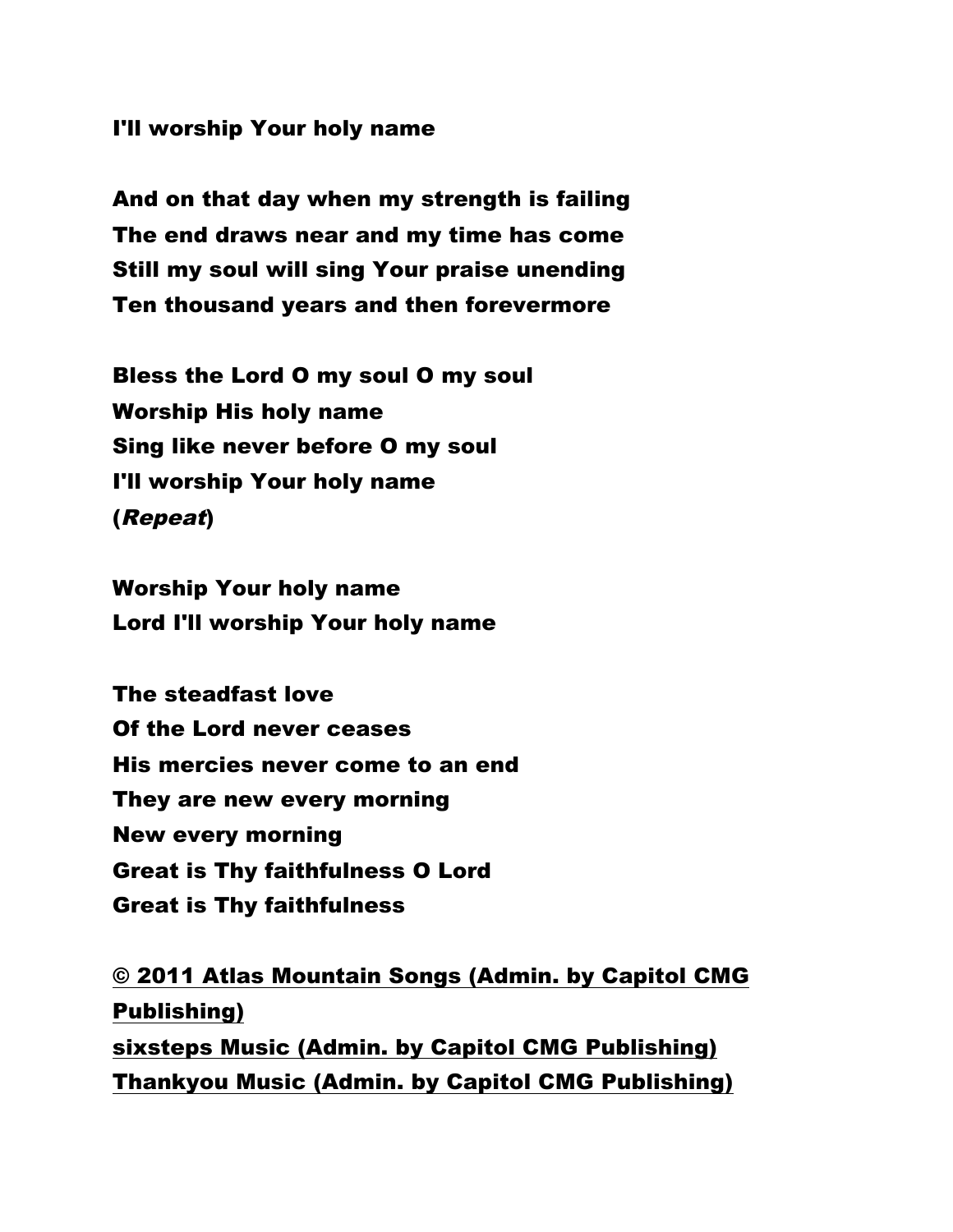worshiptogether.com songs (Admin. by Capitol CMG Publishing) © 1974, 1975 Celebration

CCLI License # 832734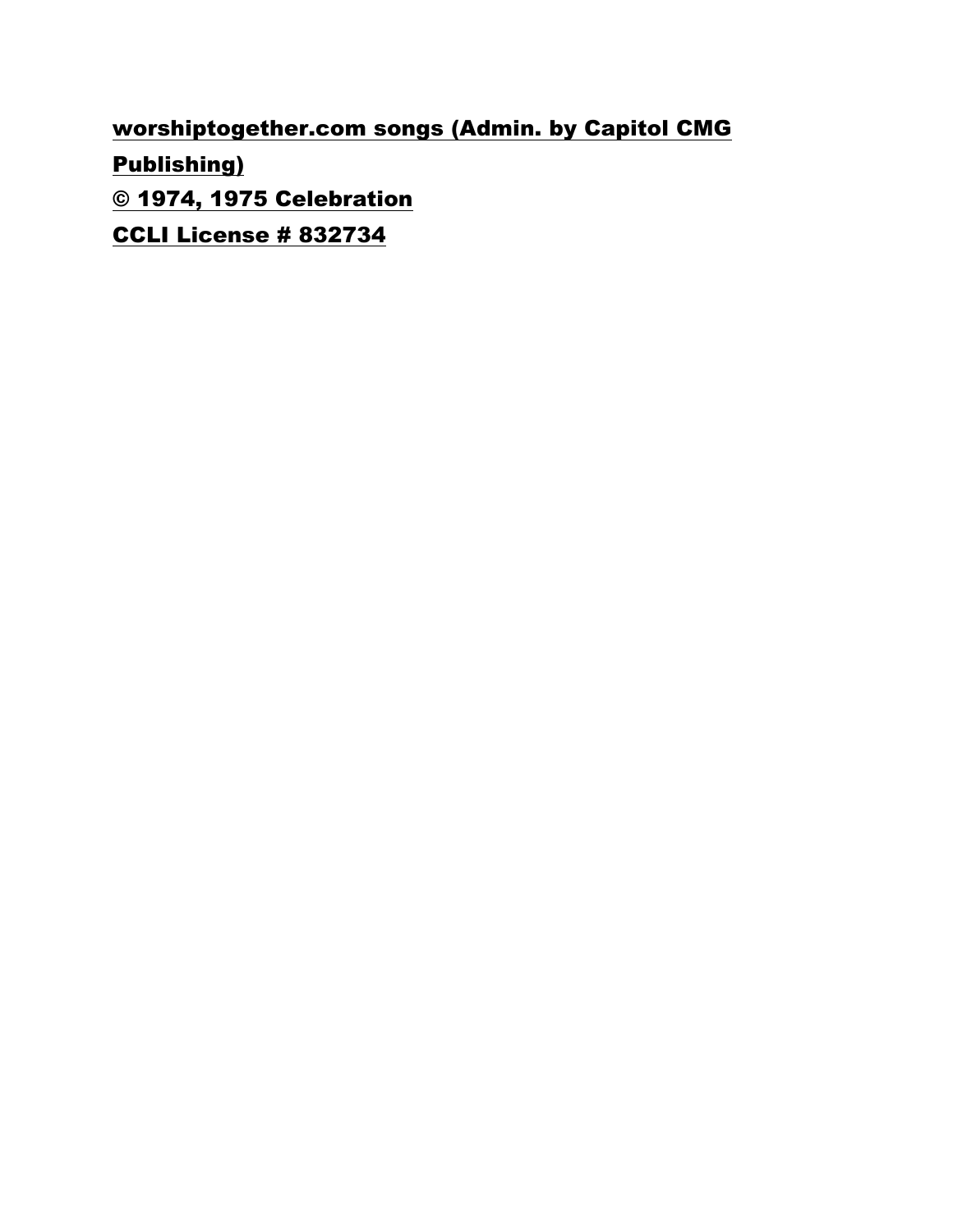# Gloria Patri

Henry Wellington Greatorex

Glory be to the Father And to the Son And to the Holy Ghost As it was in the beginning Is now and ever shall be World without end Amen, amen

© Words: Public Domain Music: Public Domain CCLI License # 832734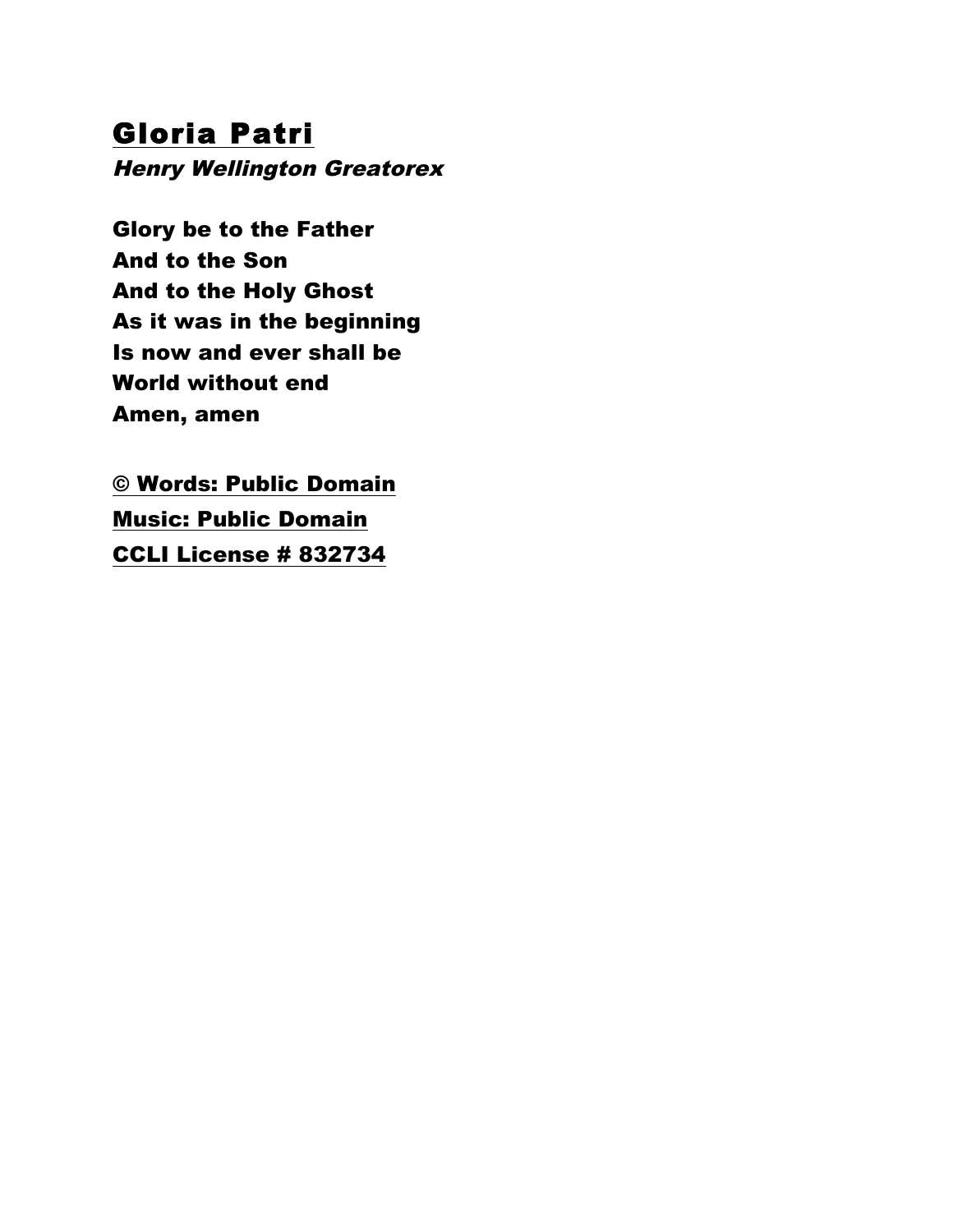# You Say

Jason Ingram | Lauren Daigle | Paul Mabury

#### CAT:

I keep fighting voices in my mind That say I'm not enough Ev'ry single lie that tells me I will never measure up

Am I more than just the sum of Ev'ry high and ev'ry low Remind me once again just who I am Because I need to know oo oh

#### EVERYONE:

You say I am loved when I can't feel a thing You say I am strong when I think I am weak You say I am held when I am falling short And when I don't belong oh You say I am Yours And I believe oh I believe What You say of me I believe

The only thing that matters now Is ev'rything You think of me In You I find my worth In You I find my identity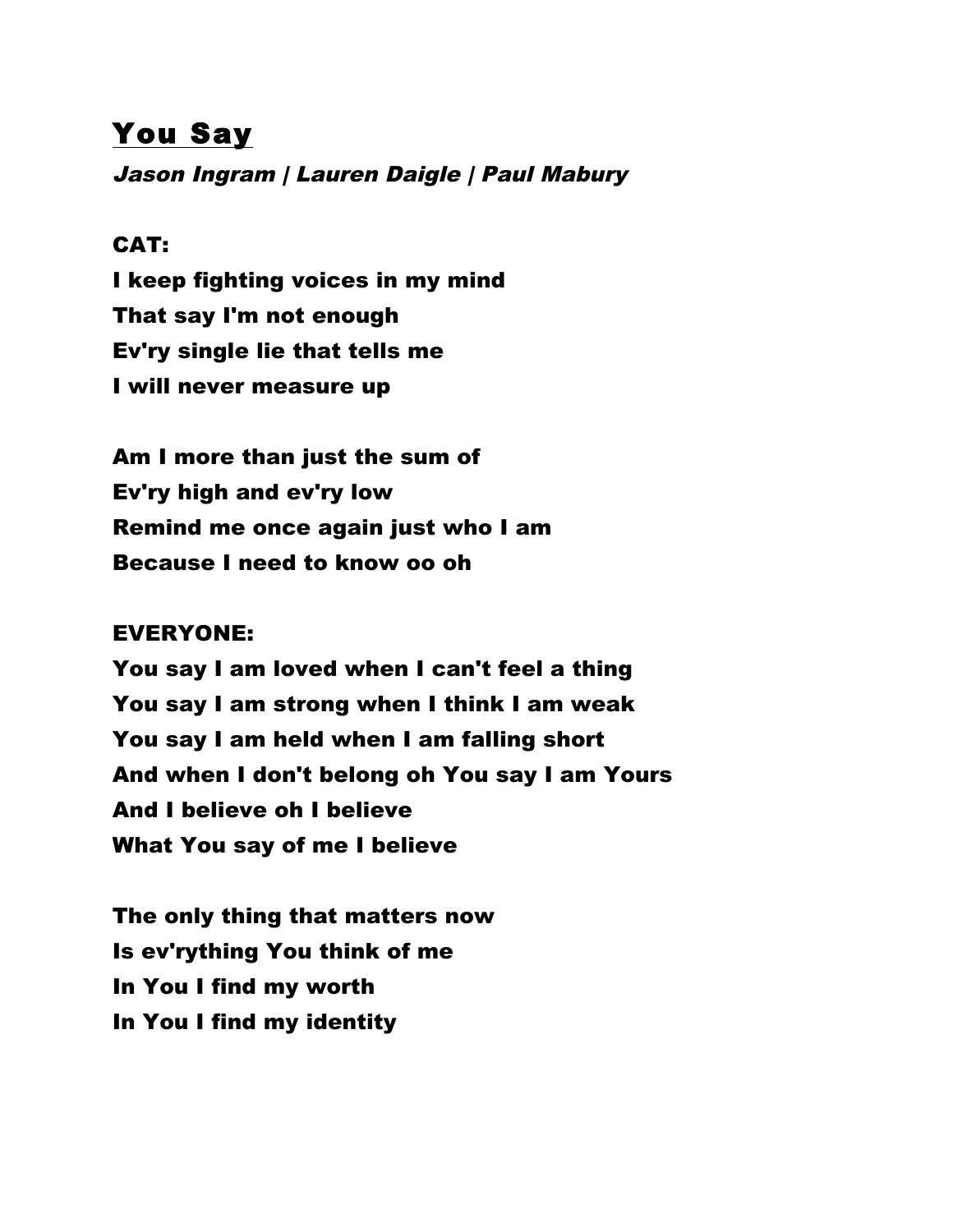You say I am loved when I can't feel a thing You say I am strong when I think I am weak You say I am held when I am falling short And when I don't belong oh You say I am Yours And I believe oh I believe What You say of me I believe

Taking all I have and now I'm laying it at Your feet You'll have ev'ry failure God You'll have ev'ry victory

You say I am loved when I can't feel a thing You say I am strong when I think I am weak You say I am held when I am falling short And when I don't belong oh You say I am Yours And I believe oh I believe What You say of me I believe

Oh I believe yes I believe What You say of me I believe

- © 2016 CentricSongs (Admin. by Capitol CMG Publishing)
- See You At The Pub (Admin. by Capitol CMG Publishing)
- Fellow Ships Music (Admin. by Essential Music Publishing LLC)
- Flychild Publishing (Admin. by Essential Music Publishing LLC)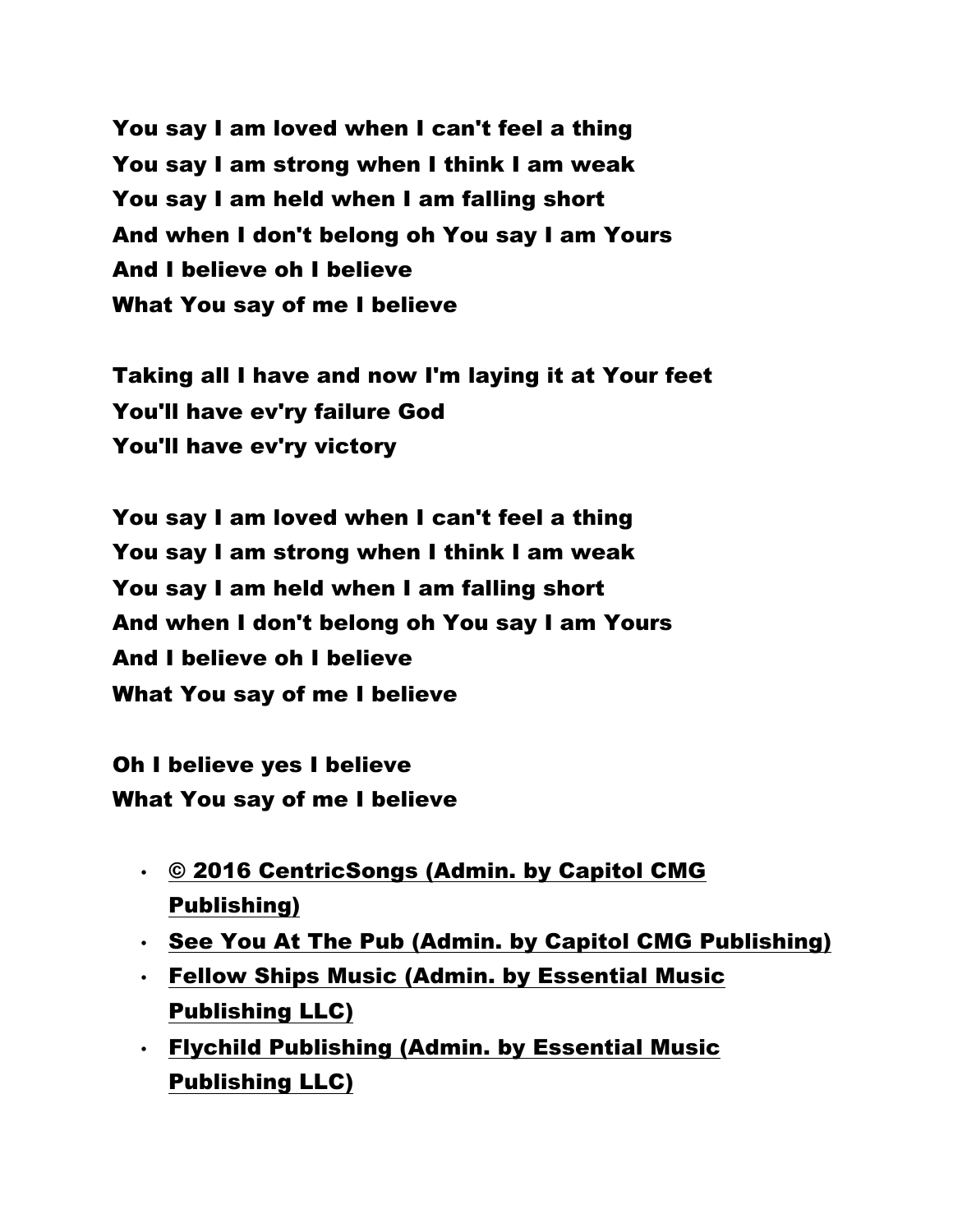• So Essential Tunes (Admin. by Essential Music Publishing LLC) CCLI License # 832734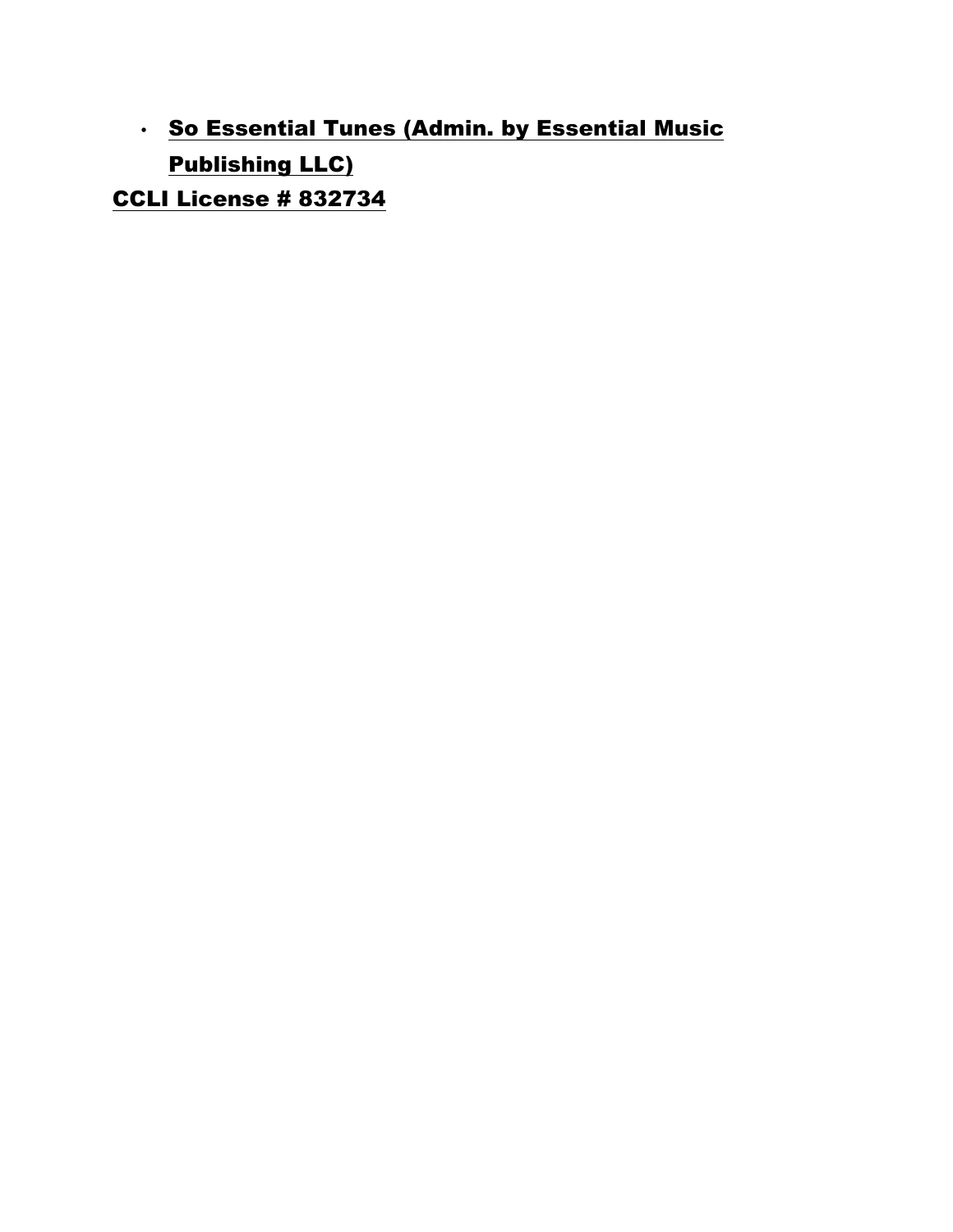## On Jordan's Stormy Banks I Stand

Benjamin Brainard | Samuel Stennett

On Jordan's stormy banks I stand And cast a wishful eye To Canaan's fair and happy land Where my possessions lie

All o'er those wide extended plains Shines one eternal day There God the Son forever reigns And scatters night away

I am bound (I am bound) I am bound (I am bound) I am bound for the promised land I am bound (I am bound) I am bound (I am bound) I am bound for the promised land

No chilling winds nor poisonous breath Can reach that healthful shore Sickness and sorrow pain and death Are felt and feared no more

I am bound (I am bound) I am bound (I am bound) I am bound for the promised land I am bound (I am bound) I am bound (I am bound) I am bound for the promised land